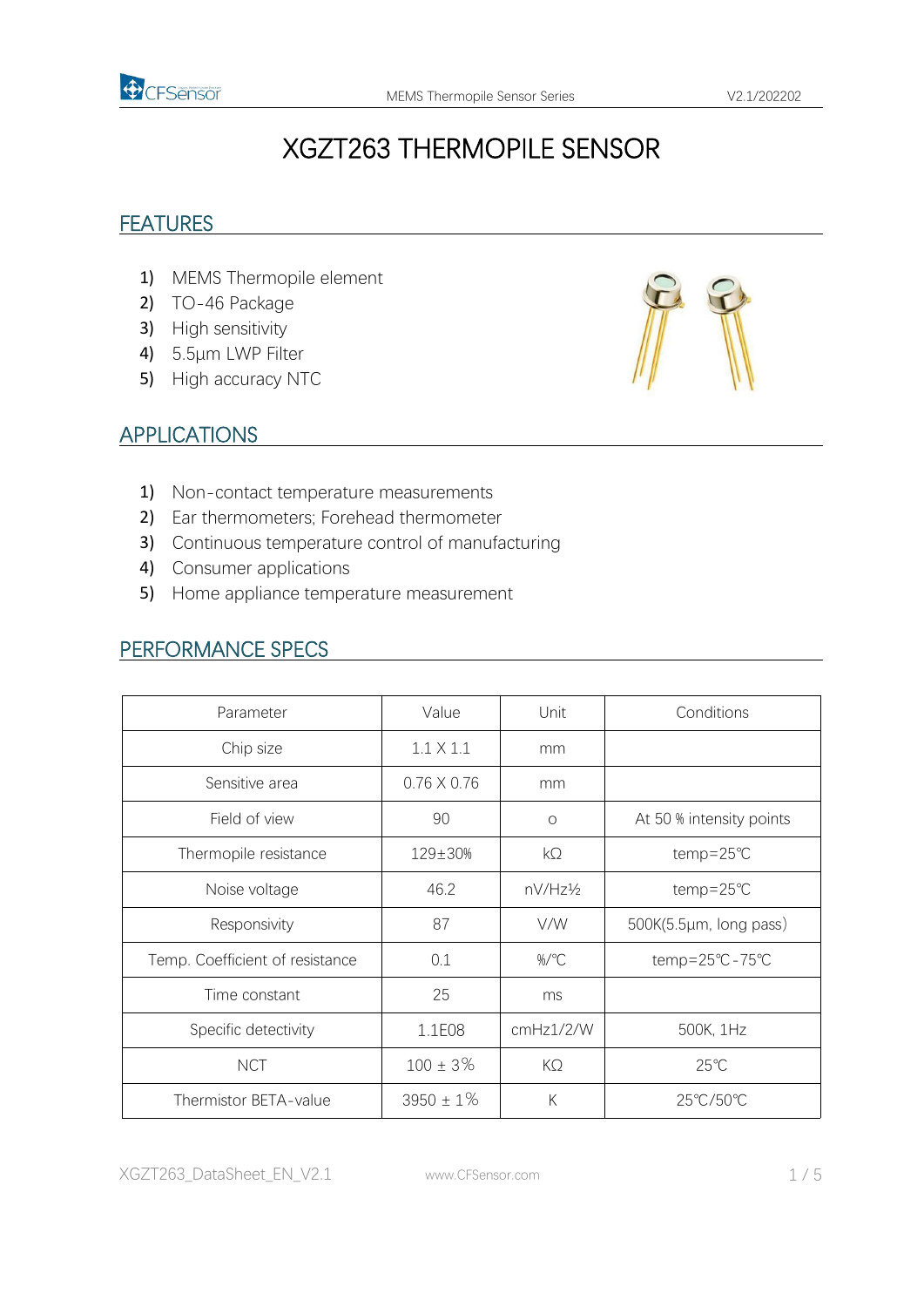## ABSOLUTE MAXIMUM RATINGS

| Parameter             | Value           | Jnit              |
|-----------------------|-----------------|-------------------|
| Operating temperature | $-20$ to $+100$ |                   |
| Storage Temperature   | $-40$ to $+125$ | $\circ$ $\subset$ |

# TYPICAL PERFORMANCE CURVES



## OPTICAL CURVES



XGZT263\_DataSheet\_EN\_V2.1 www.CFSensor.com 2 / 5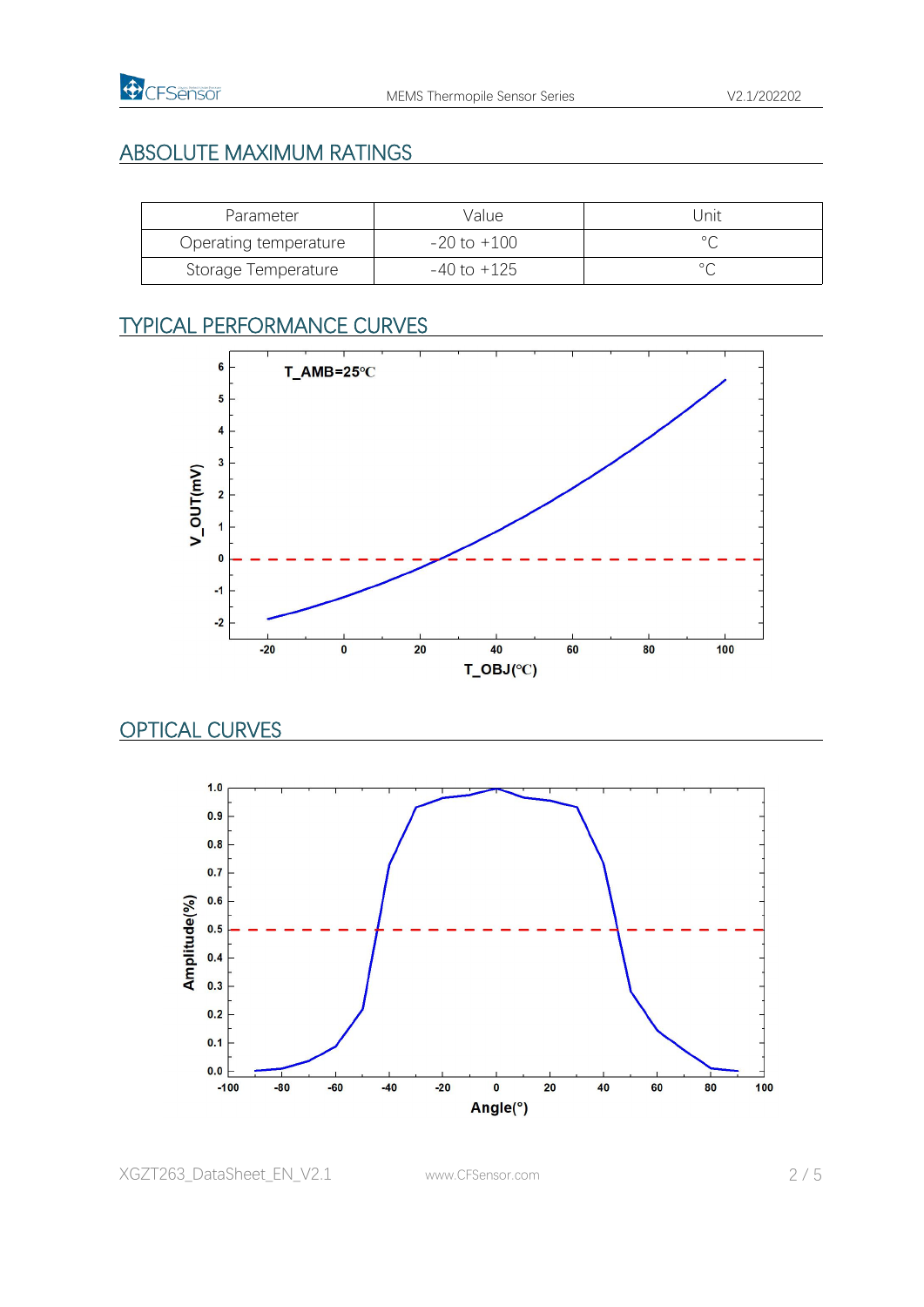

## IR CHARACTERISTICS



## MECHANICAL DIMENSION



# ELECTRICAL CONNECTIONS

| Pin    |             |     |             |            |
|--------|-------------|-----|-------------|------------|
| Define | Thermopile+ | NTC | Thermopile- | <b>GND</b> |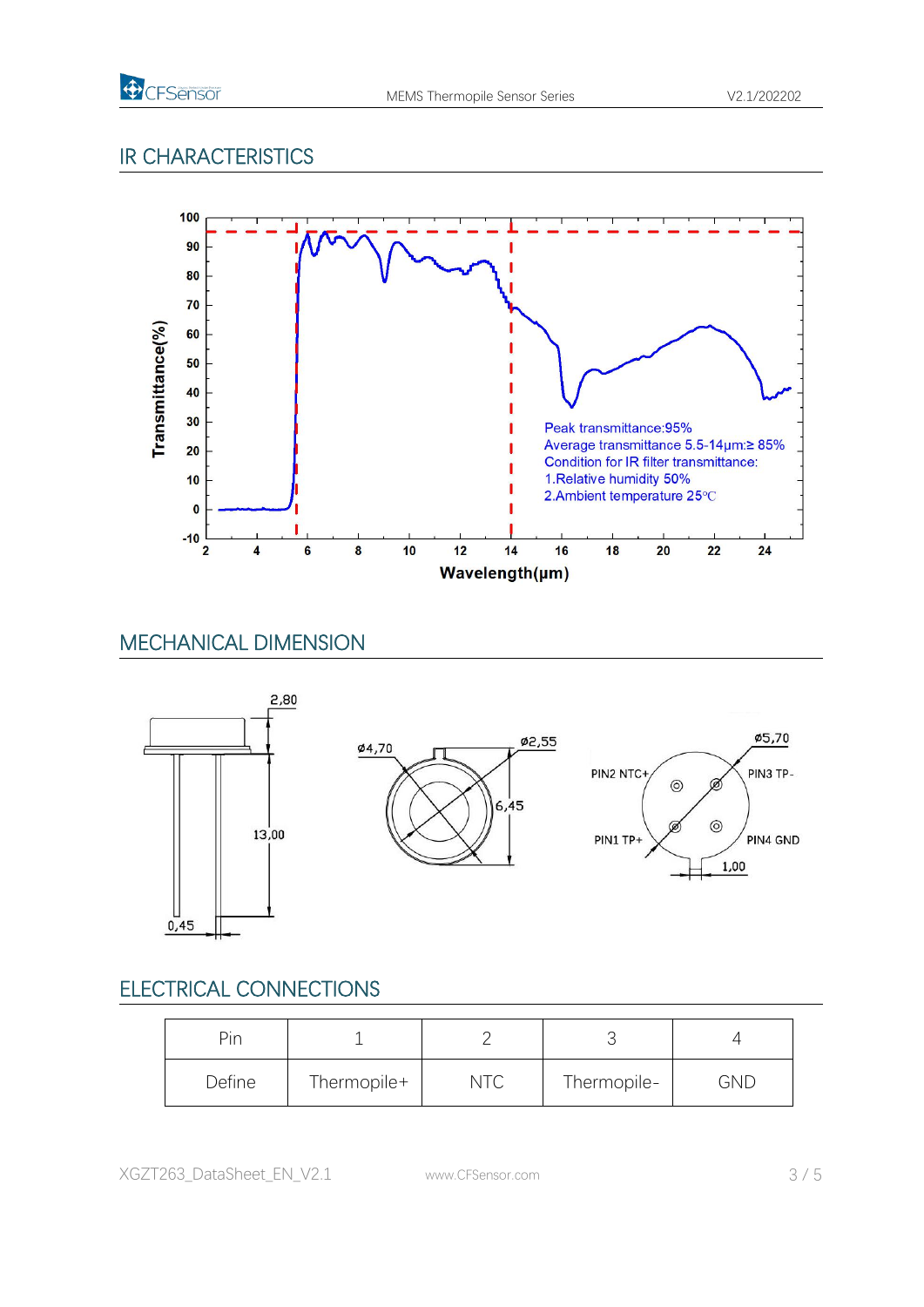

MEMS Thermopile Sensor Series V2.1/202202

| Temperature vs. Resistance of NTC: |                  |                |                                                                             |    |                  |            |               |
|------------------------------------|------------------|----------------|-----------------------------------------------------------------------------|----|------------------|------------|---------------|
| Temp. (°C)                         | R_Cent<br>(Kohm) |                | Temp. $({}^{\circ}\mathbb{C})$ R_Cent (Kohm) Temp. $({}^{\circ}\mathbb{C})$ |    | R_Cent<br>(Kohm) | Temp. (°C) | R_Cent (Kohm) |
| $-40$                              | 3225.545         | 1              | 308.903                                                                     | 42 | 49.073           | 83         | 11.21         |
| $-39$                              | 3023.332         | $\overline{2}$ | 293.781                                                                     | 43 | 47.155           | 84         | 10.853        |
| $-38$                              | 2834.987         | 3              | 279.483                                                                     | 44 | 45.321           | 85         | 10.509        |
| $-37$                              | 2659.483         | 4              | 265.958                                                                     | 45 | 43.569           | 86         | 10.177        |
| $-36$                              | 2495.874         | 5              | 253.161                                                                     | 46 | 41.892           | 87         | 9.858         |
| $-35$                              | 2343.289         | 6              | 241.049                                                                     | 47 | 40.289           | 88         | 9.55          |
| $-34$                              | 2200.924         | $\overline{7}$ | 229.582                                                                     | 48 | 38.755           | 89         | 9.253         |
| $-33$                              | 2068.041         | $8\,$          | 218.722                                                                     | 49 | 37.286           | 90         | 8.967         |
| $-32$                              | 1943.955         | $9\,$          | 208.435                                                                     | 50 | 35.881           | 91         | 8.691         |
| $-31$                              | 1828.036         | 10             | 198.687                                                                     | 51 | 34.536           | 92         | 8.424         |
| $-30$                              | 1719.704         | 11             | 189.447                                                                     | 52 | 33.248           | 93         | 8.167         |
| $-29$                              | 1618.419         | 12             | 180.686                                                                     | 53 | 32.014           | 94         | 7.919         |
| $-28$                              | 1523.686         | 13             | 172.377                                                                     | 54 | 30.832           | 95         | 7.68          |
| $-27$                              | 1435.046         | 14             | 164.495                                                                     | 55 | 29.699           | 96         | 7.449         |
| $-26$                              | 1352.073         | 15             | 157.015                                                                     | 56 | 28.614           | 97         | 7.226         |
| $-25$                              | 1274.376         | 16             | 149.914                                                                     | 57 | 27.573           | 98         | 7.01          |
| $-24$                              | 1201.590         | 17             | 143.173                                                                     | 58 | 26.576           | 99         | 6.802         |
| $-23$                              | 1133.379         | 18             | 136.770                                                                     | 59 | 25.619           | 100        | 6.601         |
| $-22$                              | 1069.430         | 19             | 130.688                                                                     | 60 | 24.701           | 101        | 6.407         |
| $-21$                              | 1009.455         | 20             | 124.908                                                                     | 61 | 23.821           | 102        | 6.22          |
| $-20$                              | 953.185          | 21             | 119.413                                                                     | 62 | 22.976           | 103        | 6.039         |
| $-19$                              | 900.373          | 22             | 114.190                                                                     | 63 | 22.166           | 104        | 5.864         |
| $-18$                              | 850.787          | 23             | 109.222                                                                     | 64 | 21.388           | 105        | 5.694         |
| $-17$                              | 804.212          | 24             | 104.497                                                                     | 65 | 20.641           | 106        | 5.531         |
| $-16$                              | 760.451          | 25             | 100.000                                                                     | 66 | 19.923           | 107        | 5.373         |
| $-15$                              | 719.319          | 26             | 95.720                                                                      | 67 | 19.234           | 108        | 5.22          |
| $-14$                              | 680.643          | 27             | 91.646                                                                      | 68 | 18.572           | 109        | 5.072         |
| $-13$                              | 644.265          | 28             | 87.766                                                                      | 69 | 17.936           | 110        | 4.929         |
| $-12$                              | 610.035          | 29             | 84.071                                                                      | 70 | 17.325           | 111        | 4.79          |
| $-11$                              | 577.816          | 30             | 80.550                                                                      | 71 | 16.738           | 112        | 4.656         |
| $-10$                              | 547.478          | 31             | 77.195                                                                      | 72 | 16.173           | 113        | 4.527         |
| $-9$                               | 518.903          | 32             | 73.997                                                                      | 73 | 15.630           | 114        | 4.401         |
| -8                                 | 491.979          | 33             | 70.947                                                                      | 74 | 15.108           | 115        | 4.28          |
| $-7$                               | 466.601          | 34             | 68.039                                                                      | 75 | 14.605           | 116        | 4.162         |
| -6                                 | 442.674          | 35             | 65.265                                                                      | 76 | 14.122           | 117        | 4.048         |
| $-5$                               | 420.105          | 36             | 62.618                                                                      | 77 | 13.657           | 118        | 3.938         |
| $-4$                               | 398.813          | 37             | 60.092                                                                      | 78 | 13.209           | 119        | 3.831         |
| $-3$                               | 378.717          | 38             | 57.681                                                                      | 79 | 12.779           | 120        | 3.728         |
| $-2$                               | 359.744          | 39             | 55.379                                                                      | 80 | 12.364           | 121        | 3.628         |
| $-1$                               | 341.826          | 40             | 53.180                                                                      | 81 | 11.965           | 122        | 3.531         |
| $\overline{0}$                     | 324.899          | 41             | 51.080                                                                      | 82 | 11.580           | 123        | 3.437         |

V-T Form (-20~100℃ or -20~400℃, refer to annex one.)

XGZT263\_DataSheet\_EN\_V2.1 www.CFSensor.com 4 / 5